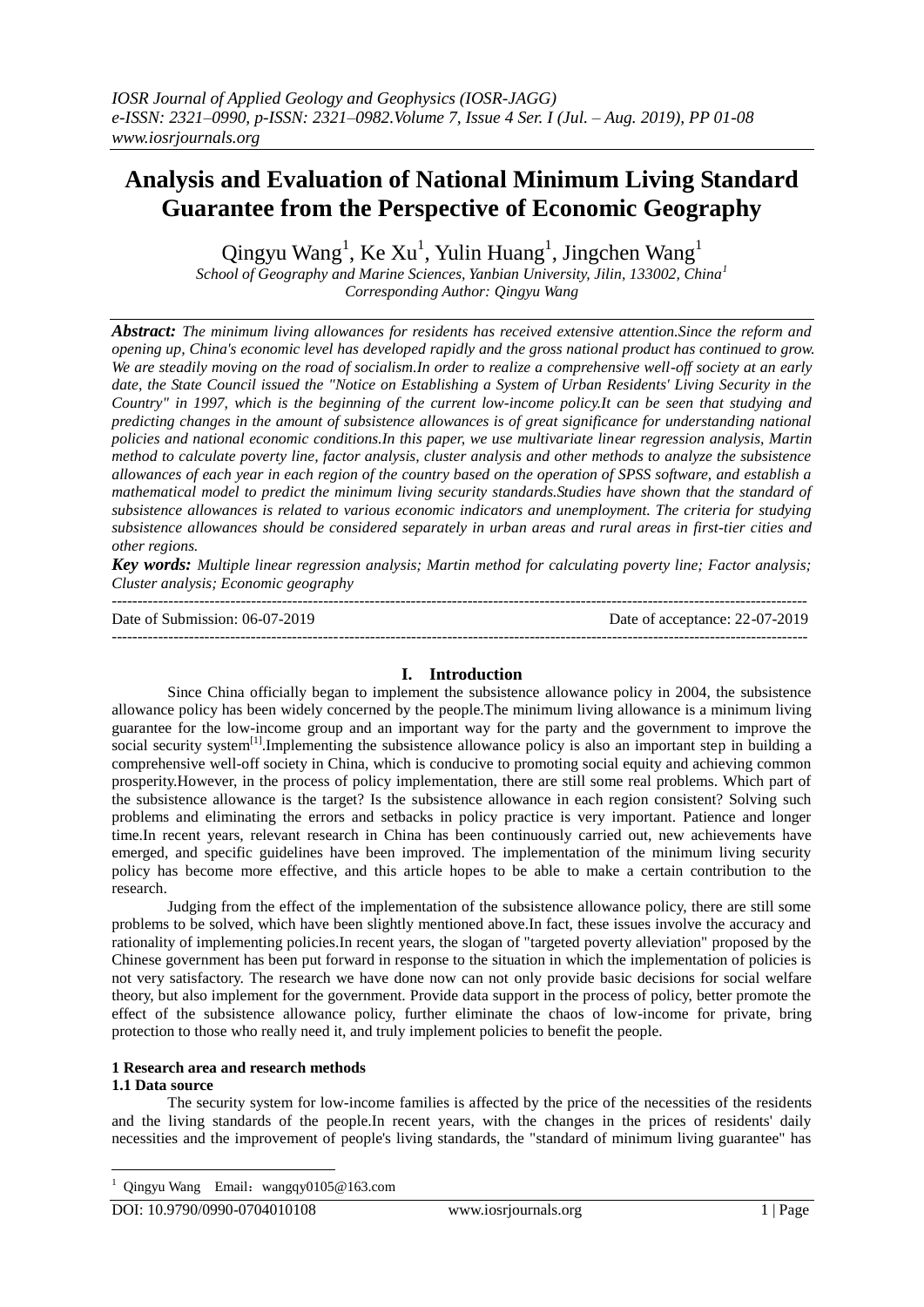fluctuated.Through the relevant data of the statistical yearbook published by the National Bureau of Statistics, this paper determines the number of residents with minimum living allowance, the number of people participating in medical insurance, the number of unmarried persons, the number of unemployed, per capita food expenditure, employed population, per capita disposable income, household consumption, and per capita consumption expenditure since 2012 to 2016.

Due to the different levels of economic development in different regions of the country, the price levels in different regions are different. The economic level in remote areas is relatively backward, and the per capita income level is lower than that in developed regions. However, the overall economic level of the country is developing at a rapid pace. Goods with higher prices in the region are also shipped to various places for commercial sales, which has led to the trend of price growth and has not fallen. In some areas, low-income levels have to cope with high-price markets, so there are certain differences between rich and poor in different regions. The indicators of subsistence allowances are also inconsistent, so that the indicators selected based on the data of a single region can only truly reflect which indicators of the local subsistence allowances are mainly affected by the indicators, not representative and universal, so this paper needs to adopt the national average data to reflect the status of indicators in different years.

## **1.2 Problem Analysis**

According to the statistical software SPSS, the number of unemployed (10,000 people), per capita food expenditure (100 million yuan), per capita disposable income (yuan), household consumption level (yuan) and per capita consumption expenditure (yuan) were determined by means of simple correlation analysis.

The funds required for subsistence allowances are included in the budget by the local people's governments at all levels. The "National minimum living allowance" discussion triggered by the economist Jinglian Wu once again pushed the minimum living security that China is working to cover urban and rural residents to the public opinion. At the front desk, however, it is not difficult to find out that the difficulty of subsistence allowances is the capital channel for subsistence allowances. Therefore, the annual financial allocation of the state is limited, and the number of subsistence allowances has become a key indicator.Regarding the number of subsistence allowances, the number of subsistence allowances across the country has generally shown a steady trend in the past decade.The number of residents with minimum living security is an important indicator reflecting the "standard of minimum living guarantee". According to the correlation between other indicators and the strength of weakness, the correlation between other indicators and the "standard of minimum living guarantee" can be judged.

In the simple correlation analysis of SPSS software, the Sig value reflects the level of significance of the correlation between the two indicators. The lower the Sig value, the more significant the correlation between the two indicators.According to the calculation results, the significant level of the number of unemployed persons and the minimum living allowance of residents is 93%. Similarly, the per capita food expenditure, per capita disposable income, household consumption level and per capita consumption expenditure are significantly related to the minimum living allowance of residents. When the value of Sig is small, the correlation between indicators is more significant.In order to facilitate the analysis and model establishment later, the first five indicators with small Sig values are selected as the main indicators for calculating the "minimum living allowance". They are the number of unemployed (10,000 people) and per capita food expenditure ( 100 million yuan), per capita disposable income (yuan), household consumption level (yuan) and per capita consumption expenditure (yuan).

## **1.3 Research methods**

## **1.3.1 Related data**

According to Martin's method, the food poverty line (ZF) is first calculated, and then the Engel coefficient is used to calculate the low poverty line and the high poverty line.This article cites the five-year data of the Liaoning Province Statistical Yearbook from 2012 to 2016. The specific data is shown in Table 1.1.

| years | Engel coefficient (%) | of<br>Food<br>consumption<br>people<br>low-income | Food<br>consumption<br>expenditure of low-income |
|-------|-----------------------|---------------------------------------------------|--------------------------------------------------|
|       |                       | (months/kg)                                       | people (month/kg/yuan)                           |
| 2012  | 35                    | 25.34                                             | 329.13                                           |
| 2013  | 32.2                  | 23                                                | 293.25                                           |
| 2014  | 28.3                  | 25.23                                             | 277.67                                           |
| 2015  | 28.3                  | 24.54                                             | 280.52                                           |
| 2016  | 27.6                  | 25.42                                             | 343.26                                           |

**Table 1.1** Urban related data of Liaoning Province 2012-2016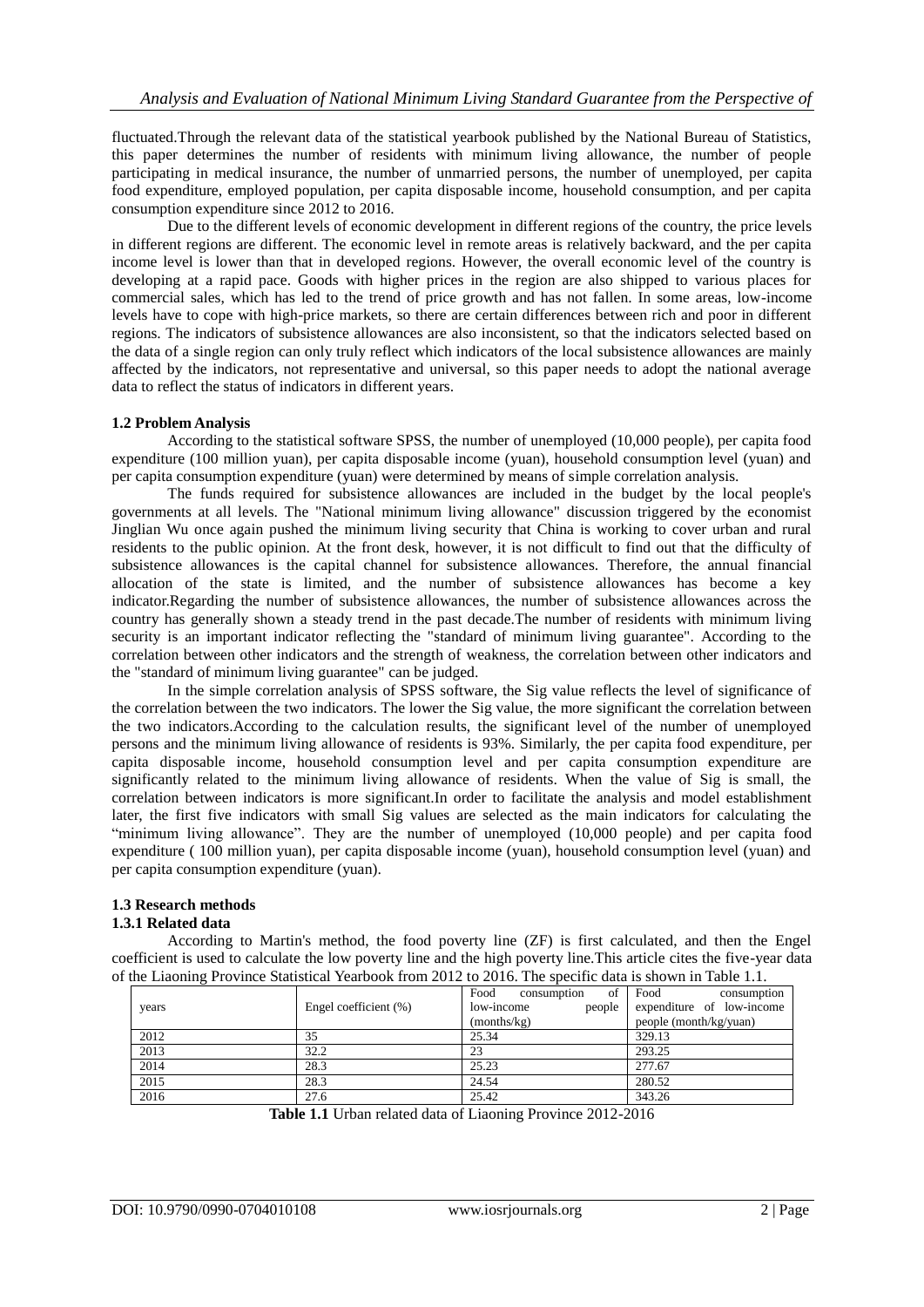#### **1.3.2 Determine the function**

First calculate the food poverty line.Determine the monthly food demand for 20% of the lowest-income population to meet nutritional standards:

| vears | Food consumption of low-income people (months/kg) |
|-------|---------------------------------------------------|
| 2012  | 25.34                                             |
| 2013  | 23                                                |
| 2014  | 25.23                                             |
| 2015  | 24.54                                             |
| 2016  | 25.42                                             |

**Table 1.2** Food consumption of low-income people in 2012-2016 (months/kg)

| Convert this amount of food into a monetary value, which is the food poverty line (ZF): |  |  |  |
|-----------------------------------------------------------------------------------------|--|--|--|
|                                                                                         |  |  |  |

| Food consumption expenditure of low-income people<br>years<br>(month/kg/yuan)<br>2012<br>329.13<br>2013<br>293.25<br>2014<br>277.67<br>2015<br>280.52<br>2016<br>343.26 | $\sim$ , with the control control of the color than $\sim$ and $\sim$ | $\frac{1}{2}$ $\frac{1}{2}$ $\frac{1}{2}$ $\frac{1}{2}$ $\frac{1}{2}$ $\frac{1}{2}$ $\frac{1}{2}$ $\frac{1}{2}$ $\frac{1}{2}$ $\frac{1}{2}$ $\frac{1}{2}$ $\frac{1}{2}$ $\frac{1}{2}$ $\frac{1}{2}$ $\frac{1}{2}$ $\frac{1}{2}$ $\frac{1}{2}$ $\frac{1}{2}$ $\frac{1}{2}$ $\frac{1}{2}$ $\frac{1}{2}$ $\frac{1}{2}$ |
|-------------------------------------------------------------------------------------------------------------------------------------------------------------------------|-----------------------------------------------------------------------|---------------------------------------------------------------------------------------------------------------------------------------------------------------------------------------------------------------------------------------------------------------------------------------------------------------------|
|                                                                                                                                                                         |                                                                       |                                                                                                                                                                                                                                                                                                                     |
|                                                                                                                                                                         |                                                                       |                                                                                                                                                                                                                                                                                                                     |
|                                                                                                                                                                         |                                                                       |                                                                                                                                                                                                                                                                                                                     |
|                                                                                                                                                                         |                                                                       |                                                                                                                                                                                                                                                                                                                     |
|                                                                                                                                                                         |                                                                       |                                                                                                                                                                                                                                                                                                                     |
|                                                                                                                                                                         |                                                                       |                                                                                                                                                                                                                                                                                                                     |
|                                                                                                                                                                         |                                                                       |                                                                                                                                                                                                                                                                                                                     |

**Table 1.3** Food consumption expenditure of low-income people (month/kg/yuan)

Calculate the low poverty line.According to Martin Law, the low poverty line is equal to the food poverty line (ZF) plus the minimum non-food expenditure<sup>[2]</sup>. The formula for calculating the minimum non-food expenditure  $(S_2)$  is:

| $C=a+bln(W/S)$   |     |
|------------------|-----|
| $S_2 = S_1(1-a)$ | (2) |

Where C is the Engel coefficient, W is 20% of the per capita consumption expenditure of the lowest income group, and S is the minimum food consumption expenditure to meet the needs of life.The coefficient a, b is obtained by regression analysis.By referring to the calendar year data of W and S in the Liaoning Province Statistical Yearbook, it is calculated that a is equal to 0.5.The minimum non-food expenditure is calculated based on the ratio of the minimum non-food expenditure  $(S_2)$  to the minimum food expenditure  $(S_1)$ . The food poverty line plus the minimum non-food expenditure is the low poverty line.

| years | Food<br>consumption<br>expenditure of low-income<br>people (yuan/month) | Non-food<br>consumption<br>expenditure for low-income<br>people (yuan/month) | line<br>Low<br>poverty<br>(yuan/month) |
|-------|-------------------------------------------------------------------------|------------------------------------------------------------------------------|----------------------------------------|
| 2012  | 329.13                                                                  | 164.565                                                                      | 493.7                                  |
| 2013  | 293.25                                                                  | 146.625                                                                      | 439.9                                  |
| 2014  | 277.67                                                                  | 138.835                                                                      | 416.5                                  |
| 2015  | 280.52                                                                  | 140.26                                                                       | 420.8                                  |
| 2016  | 343.26                                                                  | 171.63                                                                       | 514.9                                  |
|       |                                                                         | $T111440100127 \t R \t T$                                                    |                                        |

**Table 1.4** 2012-2016 Low Poverty Line (yuan/month)

Calculate the high poverty line.The high poverty line is based on the average consumption level of the society to determine the relationship between food expenditure and total consumption of the lowest income  $\text{group}^{\left[3\right]}$ . The specific formula is:

 $lnP=a+bX$  (3)

P is the per capita consumption expenditure and X is the per capita food expenditure.Establish a linear regression model and calculate a, b.Five years of data were obtained by consulting the Liaoning Province Statistical Yearbook:

| years | Per capita consumption expenditure Per | food<br>expenditure<br>capita |  |
|-------|----------------------------------------|-------------------------------|--|
|       | (yuan/month)                           | (yuan/month)                  |  |
| 2012  | 1003.4                                 | 316.5                         |  |
| 2013  | 1101.7                                 | 343.9                         |  |
| 2014  | 1207.6                                 | 374.5                         |  |
| 2015  | 1309.4                                 | 401.2                         |  |
| 2016  | 1425.9                                 | 429.3                         |  |

Table 1.5 Per capita consumption in 2012-2016

Perform regression analysis on the above data to get the model:

 $lnP=5.93529+0.003X$  (4)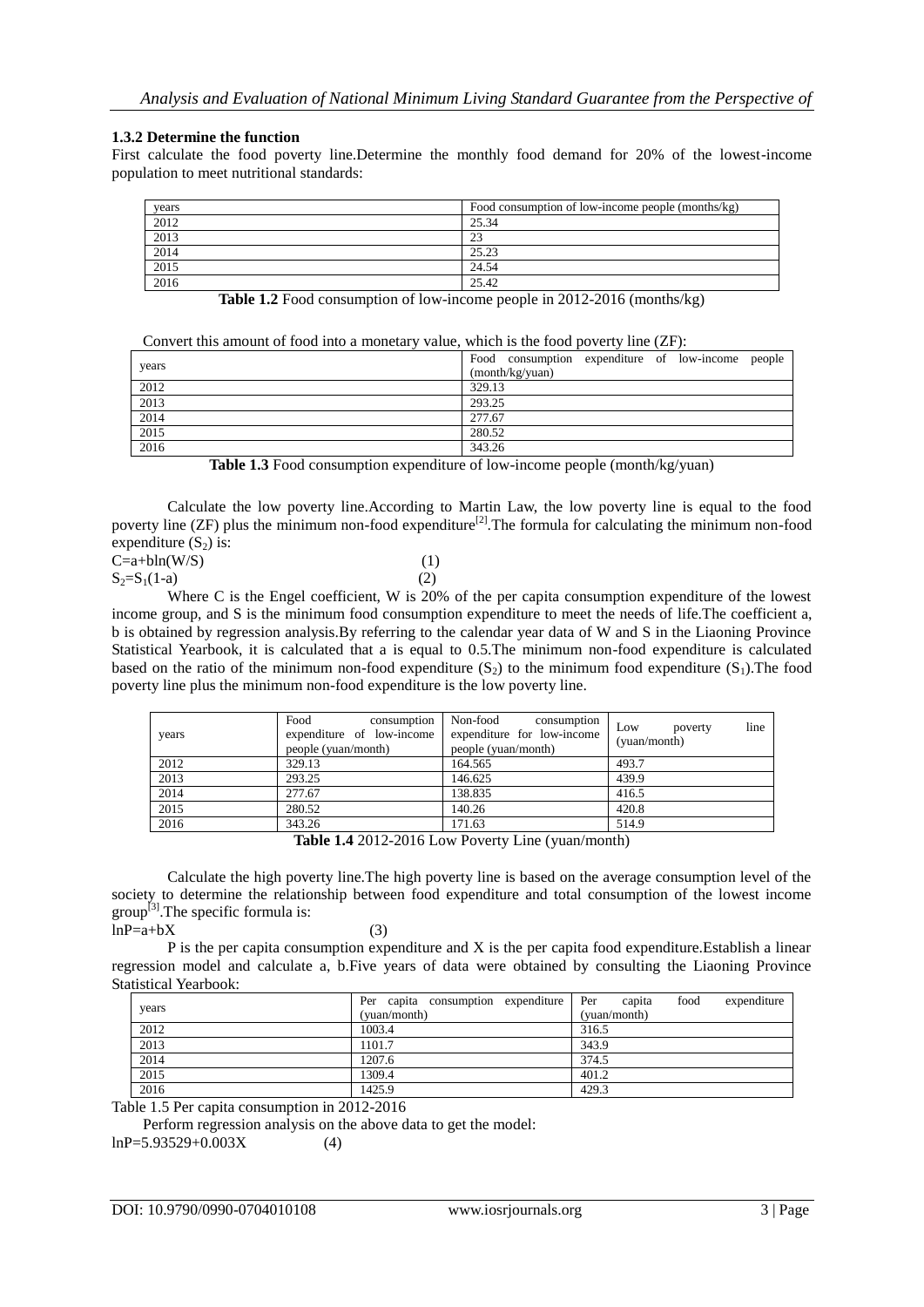|       |            | <b>Unstandardized Coefficients</b> |            | Standardized<br>Coefficients |         |      |
|-------|------------|------------------------------------|------------|------------------------------|---------|------|
| Model |            | B                                  | Std. Error | Beta                         |         | Sig. |
|       | (Constant) | 5.935                              | .016       |                              | 370.604 | .000 |
|       | х          | .003                               | .000       | 1.000                        | 72.540  | .000 |

a. Dependent Variable: lnP

**Table 1.6** Results of regression analysis

The model's Sig is equal to 5.737364286159496E-6, Sig is small, and has high credibility. It can be used as a model for calculating high poverty lines.The food consumption expenditure of low-income people is taken as the X substitution formula (3), and the corresponding P is calculated by calculation, which is the local high poverty line.

| years | of<br>Food<br>expenditure<br>consumption<br>low-income people<br>(yuan/month) | High poverty line (yuan/month) |
|-------|-------------------------------------------------------------------------------|--------------------------------|
| 2012  | 329.13                                                                        | 1015.04                        |
| 2013  | 293.25                                                                        | 911.45                         |
| 2014  | 277.67                                                                        | 869.83                         |
| 2015  | 280.52                                                                        | 877.30                         |
| 2016  | 343.26                                                                        | 1058.99                        |

**Table 1.7** 2012-2016 High Poverty Line (yuan/month)

## **1.3.3 Model solving**

|       | Minimum<br>amount | line<br>Low<br>poverty | line<br>High<br>poverty |  |
|-------|-------------------|------------------------|-------------------------|--|
| years | (yuan/month)      | (yuan/month)           | (yuan/month)            |  |
| 2012  | 370               | 493.70                 | 1015.04                 |  |
| 2013  | 412               | 439.88                 | 911.45                  |  |
| 2014  | 456               | 416.51                 | 869.83                  |  |
| 2015  | 492               | 420.78                 | 877.30                  |  |
| 2016  | 517               | 514.89                 | 1058.99                 |  |

**Table 1.8** 2012-2016 Liaoning Province Urban Minimum Living Standards

The values of the low poverty line and the high poverty line are calculated by establishing a model, and these values are compared with the minimum living allowance amount in Liaoning Province.The low poverty line is the sum of the minimum food expenditure and non-food expenditure of low-income families, so to some extent it can be said that the low poverty line is the minimum standard that the minimum living allowance should reach.By observing the data for five years, it can be seen that with the economic development of Liaoning Province, the amount of subsistence allowances has increased year by year, which is already higher than the low poverty line, which can meet the basic food and clothing problems of low-income people.It can be seen from the observation of the low poverty line that the average expenditure of low-income people is relatively stable.Although some social and economic environments were received around 2014, spending fell, but overall there was little change.The amount of subsistence allowances is increasing year by year. In the absence of major economic changes, the problem of food and clothing for low-income people can be basically met.

The high poverty line measures poverty levels in terms of average social consumption levels.Using the regression analysis of per capita expenditure in Liaoning Province, the coefficient of the equation is obtained, and the expenditures brought into the low-income group are obtained to meet the normal low-income population.Analysis of data on the high poverty line is highly volatile, especially around 2014.This shows that the high poverty line is affected by the social-economic environment.Compared with the low poverty line, the value of the high poverty line is almost twice that of the former.Low-income people who want to live a normal life still need a lot of economic resources.

## **1.3.4 Factor Analysis**

In order to facilitate the analysis of the correlation between the subsistence standards in various regions, and also to improve the accuracy and reliability of the analysis conclusions, the urban and rural minimum living standards of all provinces, municipalities and autonomous regions in 2016 are adopted (yuan/person, Month), the number of unemployed (10,000 people), per capita food expenditure (100 million yuan), per capita disposable income (yuan), household consumption level (yuan) and per capita consumption expenditure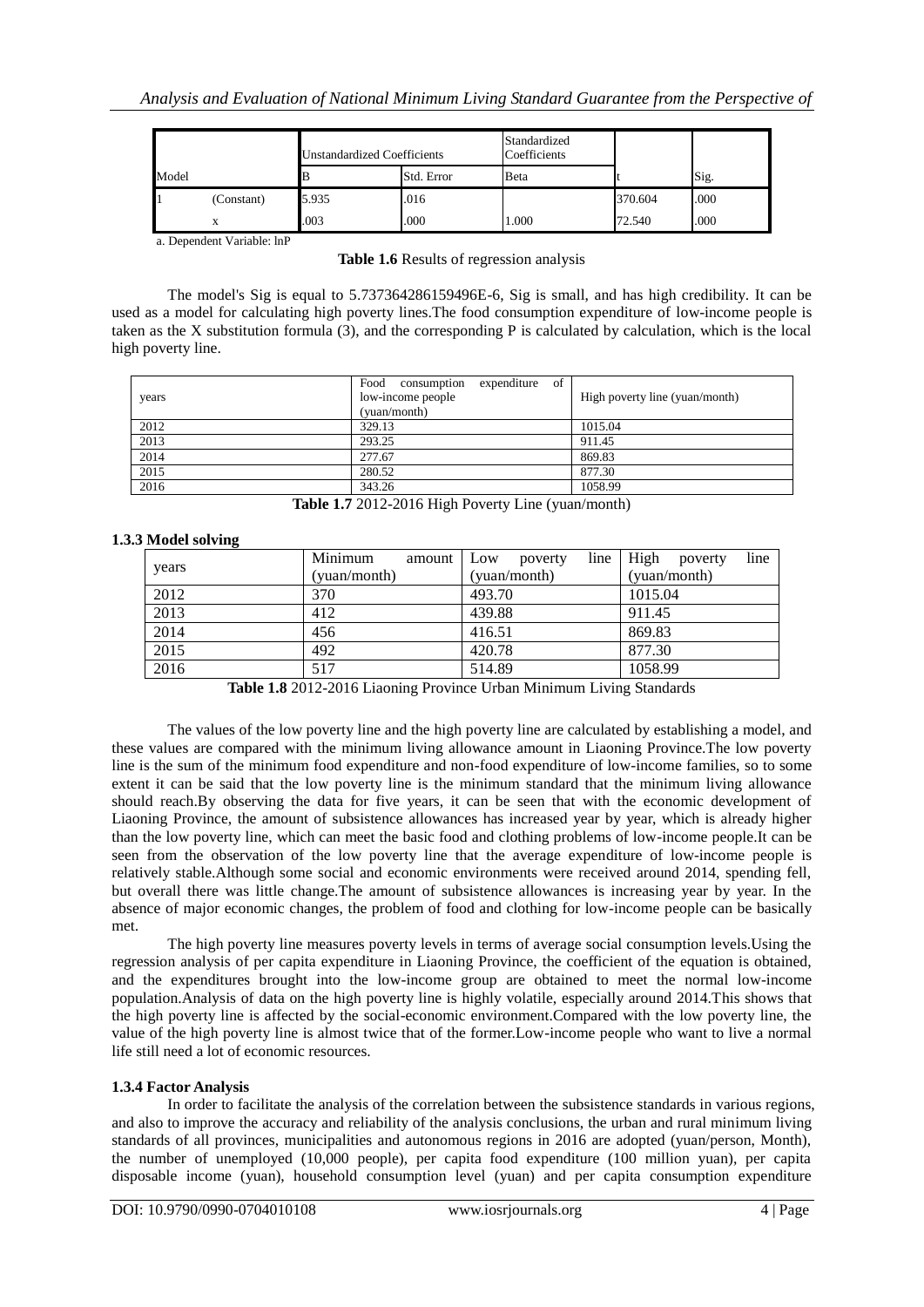(yuan).The data source is "2017 Liaoning Province Statistical Yearbook".

When the number of variables to be analyzed is large, it will increase the difficulty and complexity of the analysis problem; and in many practical problems, there is a certain correlation between multiple variables, and then the factor analysis method can be used.Factor analysis is a statistical analysis method that divides multiple variables into a few comprehensive indicators.That is, on the basis of the correlation analysis, replace the old ones with fewer new variables to achieve the effect of dimensionality reduction, and make these fewer new variables retain as much information as possible reflected by the original variables. They are independent of each other.

| Kaiser-Meyer-Olkin Measure of Sampling Adequacy. | .836    |                |
|--------------------------------------------------|---------|----------------|
| Bartlett's Test of Sphericity                    | 228.066 |                |
|                                                  | df      | $\blacksquare$ |
|                                                  | .000    |                |

**Table 1.9** KMO values and Battle spherical test results

The KMO value is used to test whether the partial correlation coefficient between variables is too small. In general, factor analysis is suitable when the KMO value is high (greater than 0.5).The Battle sphere test is used to check whether the correlation coefficient matrix is a unit matrix. If the conclusion does not reject the hypothesis, it means that each variable is independent.From the results obtained in the above table, the KMO test result is 0.836 close to 0.9, which is very suitable for factor analysis. The Sig value of the Battle spherical test is 0.000 (less than 0.05), indicating rejection of the hypothesis<sup>[4]</sup>.



**Figure 1.1** Crushed stone diagram of factor analysis

It can be seen from Fig. 1.1 that the broken line segments show significant fluctuations when the abscissa is 2 and 3, so the five variables are divided into two major factors for analysis.

|              | Compone Initial Eigenvalues            |        | <b>Extraction Sums of Squared Loadings</b> |               |              |        |
|--------------|----------------------------------------|--------|--------------------------------------------|---------------|--------------|--------|
| $\ln t$      | % of Variance<br>Cumulative %<br>Total |        | Total                                      | % of Variance | Cumulative % |        |
|              | 3.785                                  | 75.705 | 75.705                                     | 3.785         | 75.705       | 75.705 |
| $\mathbf{z}$ | .995                                   | 19.905 | 95.610                                     | .995          | 19.905       | 95.610 |
| 3            | 175                                    | 3.499  | 99.108                                     |               |              |        |
| $\mathbf{I}$ | .033                                   | .662   | 99.771                                     |               |              |        |
| l5           | .011                                   | .229   | 100.000                                    |               |              |        |

Extraction Method: Principal Component Analysis.

**Table 1.10** Characteristic values of each factor and principal component contribution rate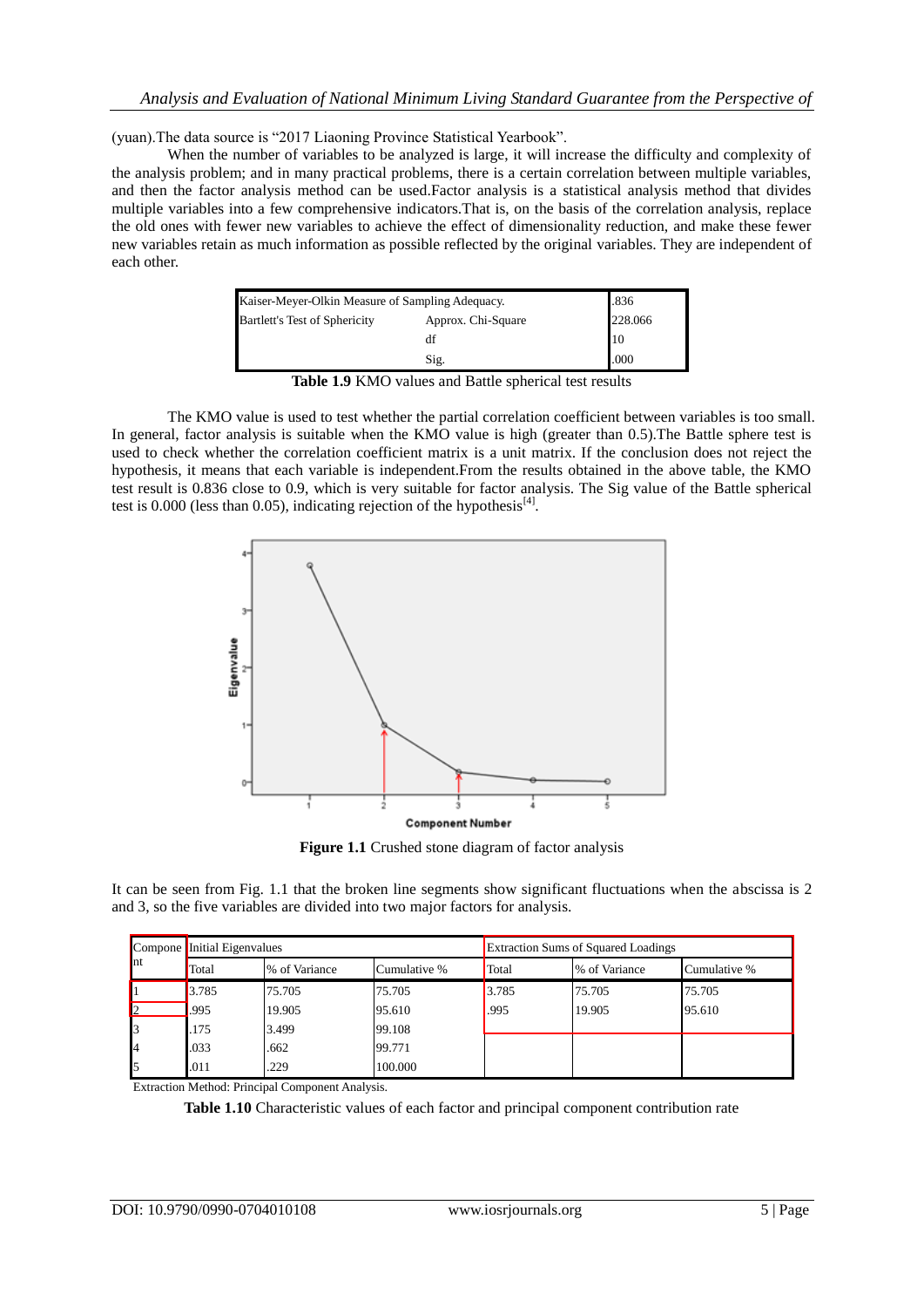| Factor analysis result | Eigenvalues                                                                                                                                           | Contribution rate | Cumulative contribution rate |  |
|------------------------|-------------------------------------------------------------------------------------------------------------------------------------------------------|-------------------|------------------------------|--|
| Factor 1               | 3.785                                                                                                                                                 | 75.705            | 75.705                       |  |
| Factor 2               | 0.995                                                                                                                                                 | 19.905            | 95.610                       |  |
| Description            | The cumulative contribution rate of factor 1 and factor 2 has reached 95.610% (more than 85%).<br>Therefore, only factor 1 and factor 2 are required. |                   |                              |  |

**Table 1.11** Factor Analysis Results

|                                                                    | Component |      |
|--------------------------------------------------------------------|-----------|------|
|                                                                    |           |      |
| Per<br>consumption <sub>1991</sub><br>capita<br>expenditure (yuan) |           |      |
| Per capita disposable income<br>(yuan)                             | 985       |      |
| Household consumption level<br>(yuan)                              | 979       |      |
| Per capita food expenditure<br>(100 million yuan)                  | 931       |      |
| Unemployed (10,000 people)                                         |           | .997 |

Extraction Method: Principal Component Analysis.

a. 2 components extracted.

**Table 1.12** Main component load

The first factor has a strong positive correlation with per capita consumption expenditure, per capita disposable income, household consumption level and per capita food expenditure. These variables comprehensively reflect the consumption situation, so the first factor can be considered as the consumption situation. Similarly, the second factor can be considered as a representative of unemployment.

#### **1.3.5 Cluster Analysis**

The scores obtained from the factor analysis were systematically clustered and classified into two categories according to the results of the factor analysis<sup>[5]</sup>.According to the classification number of cluster analysis, each province and municipality is divided into two categories.The classification results are shown in Table 1.13 and Table 1.14.

| area                             | Classification<br>number | area                             | Classificatio<br>n number |
|----------------------------------|--------------------------|----------------------------------|---------------------------|
| Beijing                          |                          | Guizhou Province                 | 2                         |
| Shanghai                         |                          | Yunnan Province                  | $\overline{c}$            |
| Jiangsu Province                 |                          | <b>Tibet Autonomous Region</b>   | $\overline{c}$            |
| Tianjin                          |                          | Shanxi Province                  | $\overline{c}$            |
| Zhejiang Province                |                          | Gansu province                   | 2                         |
| <b>Guangdong Province</b>        |                          | Qinghai Province                 | $\overline{c}$            |
| <b>Fujian Province</b>           |                          | Ningxia Hui Autonomous Region    | 2                         |
| Chongqing City                   | $\overline{2}$           | Xinjiang Uygur Autonomous Region | 2                         |
| Shanxi Province                  | $\overline{c}$           | <b>Liaoning Province</b>         | $\overline{c}$            |
| Hebei Province                   | $\overline{c}$           | Jilin Province                   | $\overline{c}$            |
| Inner Mongolia Autonomous Region | $\overline{c}$           | Heilongjiang Province            | 2                         |
| Hubei Province                   | $\overline{c}$           | Anhui Province                   | 2                         |
| Hu'nan Province                  | $\overline{c}$           | Jiangxi Province                 | $\overline{c}$            |
| Guangxi Zhuang Autonomous Region | $\overline{c}$           | <b>Shandong Province</b>         | $\overline{c}$            |
| Hainan Province                  | $\mathfrak{D}$           | He'nan Province                  | $\overline{c}$            |
| Sichuan Province                 | $\overline{c}$           |                                  |                           |

**Table 1.13** Results of Urban Cluster Analysis

According to the results of cluster analysis, the five urban low-income standard indicators divide each province, municipality and autonomous region into two categories.The first category is the more developed urban areas represented by Beijing, Shanghai, Jiangsu, Tianjin, Zhejiang, Guangdong and Fujian provinces, namely the first-tier cities.The second category is the relatively developed and underdeveloped regions with Liaoning, Hubei, Anhui, and Hainan provinces.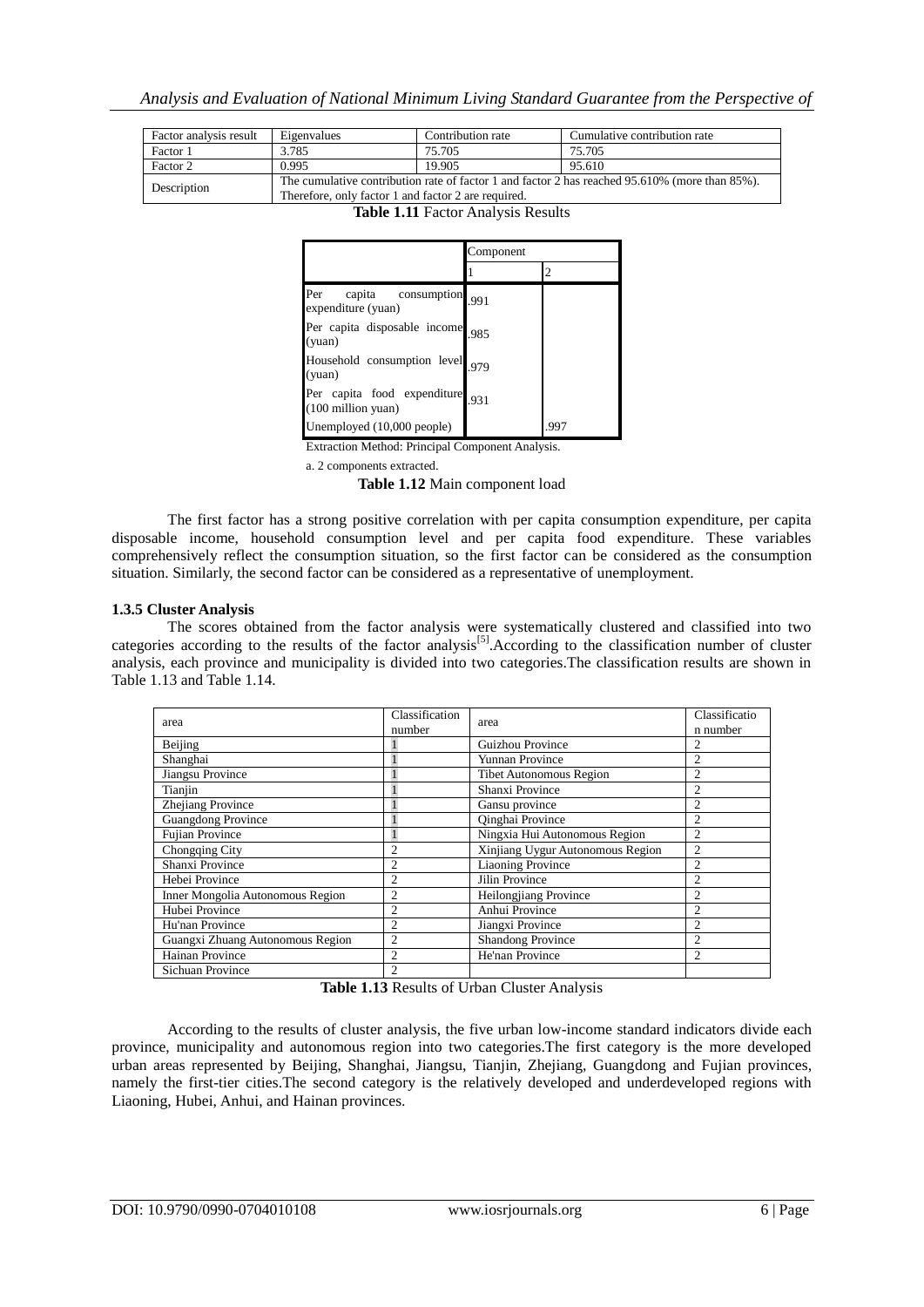| area                             | Classification<br>number | area                             | Classification<br>number |
|----------------------------------|--------------------------|----------------------------------|--------------------------|
| Beijing                          |                          | Yunnan Province                  | 2                        |
| Shanghai                         |                          | <b>Tibet Autonomous Region</b>   | $\overline{c}$           |
| Jiangsu Province                 |                          | Shaanxi Province                 | $\overline{2}$           |
| Tianjin                          |                          | Gansu province                   | $\overline{c}$           |
| Zhejiang Province                |                          | Oinghai Province                 | $\overline{c}$           |
| <b>Guangdong Province</b>        |                          | Ningxia Hui Autonomous Region    | $\overline{2}$           |
| Chongqing City                   | 2                        | Xinjiang Uygur Autonomous Region | 2                        |
| Shanxi Province                  | 2                        | <b>Liaoning Province</b>         | 2                        |
| Hebei Province                   | $\overline{c}$           | Jilin Province                   | $\overline{c}$           |
| Inner Mongolia Autonomous Region | $\overline{c}$           | Heilongjiang Province            | $\overline{c}$           |
| Hubei Province                   | $\overline{c}$           | Anhui Province                   | $\overline{c}$           |
| Hu'nan Province                  | $\overline{c}$           | <b>Fujian Province</b>           | $\overline{c}$           |
| Guangxi Zhuang Autonomous Region | $\overline{c}$           | Jiangxi Province                 | $\overline{c}$           |
| Hainan                           | $\overline{c}$           | <b>Shandong Province</b>         | $\overline{c}$           |
| Sichuan Province                 | $\overline{c}$           | He'nan Province                  | $\overline{c}$           |
| Guizhou Province                 | $\mathfrak{D}$           |                                  |                          |

**Table 1.14** Rural Cluster Analysis Results

It is not difficult to see from the cluster analysis results that the five rural minimum living standard indicators divide the provinces, municipalities and autonomous regions into two categories.The first category is Beijing, Shanghai, Jiangsu, Tianjin, Zhejiang, and Guangdong, which are first-tier cities.The second category is Chongqing, Shanxi, Hebei, Inner Mongolia Autonomous Region, Hubei Province, Hu'nan Province, Guangxi Zhuang Autonomous Region, Hainan Province, Sichuan Province, Guizhou Province and other regions.

According to the results of factor analysis and cluster analysis, in the developed regions, the consumption levels in Beijing and Shanghai are much higher than in other regions, and it is obvious that the unemployment rate in Beijing is low; the consumption level in Fujian Province is relatively low. In other developed regions, the urban minimum living allowance has reached the level of first-tier cities, and the rural minimum living allowance has not yet reached the level of the developed areas in the same area as the north.

# **II. Results and discussion**

Changes in the amount of subsistence allowances in first-tier cities are greatly affected by consumption, and other urban areas are affected by unemployment.Under normal circumstances, the unemployment rate in the developed regions is at a medium level, the unemployment rate is higher in the more developed regions, and the unemployment rate is lower in the less developed regions, and can be further explained from the perspective of geography.

For the coastal areas, the areas with higher minimum living allowances are concentrated in the north; for other more developed and underdeveloped areas, the places with higher urban minimum living allowances are in the west, and those with higher rural minimum living allowances are in the southwest.The location theory emphasizes the interaction between the various geographical elements of nature and the economic activities of human beings in the spatial position, and believes that the location is the specific expression of the spatial combination of natural geographical location and economic geographic location<sup>[6]</sup>. Therefore, the economic development of the northern, central and southern parts of China has a great impact on people's consumption and employment activities.

As a capital city and a transportation hub city, Beijing's position is very important. The level of urban economic development is very high, and the amount of subsistence allowance for urban population is high. On the other hand, because Beijing's urbanization process is better, it can be drawn. The number of people living in rural areas and unemployed population is very small, and the number of rural households requiring low-income subsidies is small. Therefore, there will be a phenomenon in which the areas with low minimum living allowances in developed areas are concentrated near Beijing.

The southern part of China is located in the south of the Qinling-Huaihe River, east of the Qinghai-Tibet Plateau, and southeast of the sea. It is the southern part of China's monsoon climate zone.The superior natural conditions in the South have also created an irreparable gap between the rich and the poor.Therefore, compared with other parts of China, the rural subsistence allowances in the South are higher, while the urban subsistence allowances are normal.This phenomenon is also closely related to the economic situation of the people.The southwestern part of China has the Qingzang Plateau and other landforms. It has a high terrain and is inland.It is a typical temperate continental climate.There is not much precipitation in normal times, and there is a big gap between cities in other parts of China.Therefore, due to relevant policy decisions, the amount of urban minimum living security in southwestern China is relatively high.